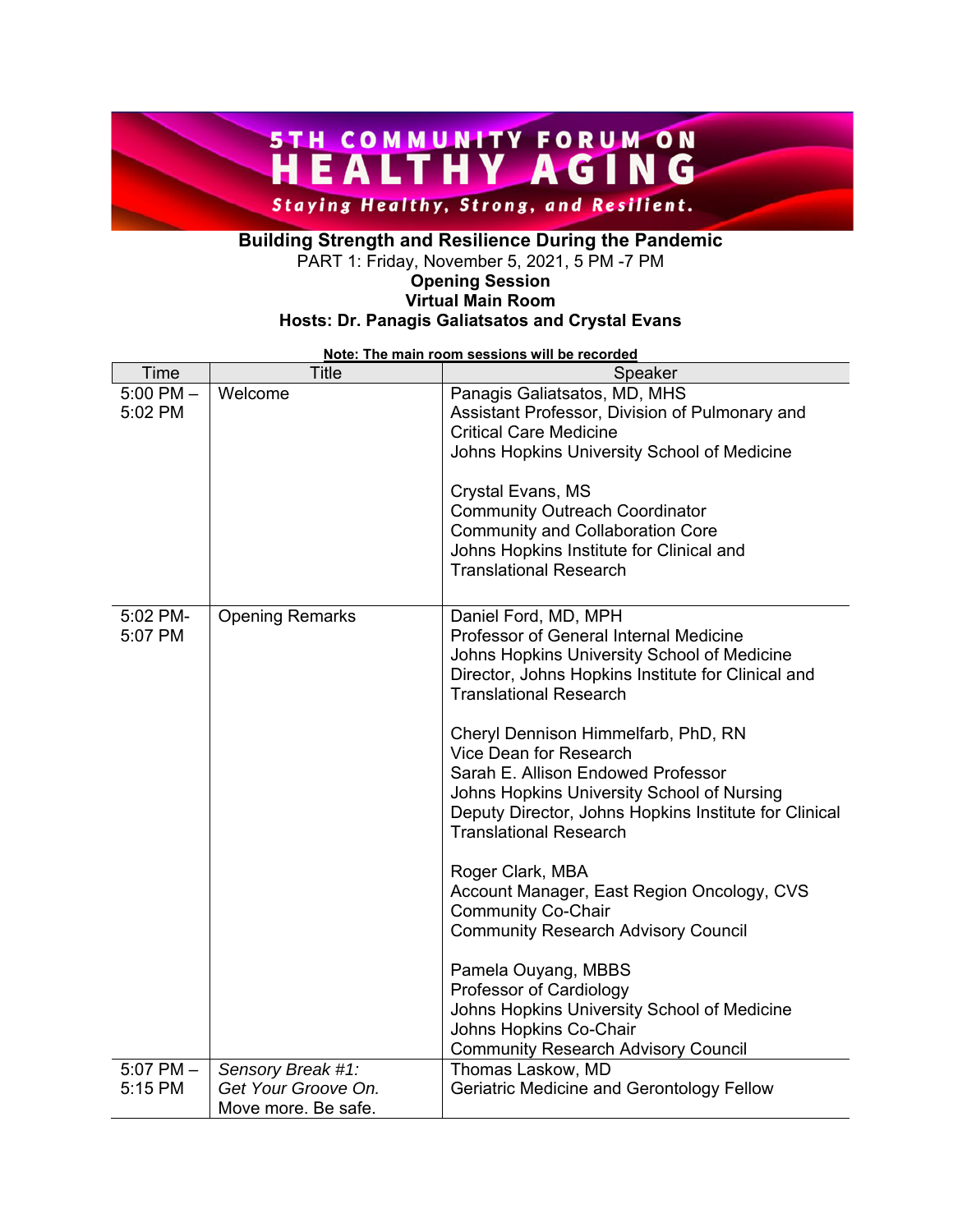|               |                                                                    | Johns Hopkins University School of Medicine     |
|---------------|--------------------------------------------------------------------|-------------------------------------------------|
|               |                                                                    | <b>Crystal Evans</b>                            |
| $5:15$ PM $-$ | <b>Fun and Fitness</b>                                             | James Long and Flo Long                         |
| 5:55 PM       | <b>Demonstration: Staying</b><br><b>Active During the Pandemic</b> | Gospel Aerobics and More, Inc.                  |
| $5:55$ PM $-$ | Sensory Break #2: The wind                                         | Dr. Tom Laskow                                  |
| 6:00 PM       | blows where it wishes.                                             | <b>Crystal Evans</b>                            |
|               | You hear the sound.                                                |                                                 |
|               | Listen. Be well.                                                   |                                                 |
| $6:00$ PM $-$ | What Can We Do to End                                              | Dr. Panagis Galiatsatos,                        |
| $6:25$ PM     | the Pandemic                                                       |                                                 |
|               |                                                                    | Brittany Feijoo, MSN, FNP-BC                    |
|               |                                                                    | Research Associate, Nurse Practitioner          |
|               |                                                                    | <b>Center for Immunization Research</b>         |
|               |                                                                    | Johns Hopkins Bloomberg School of Public Health |
| $6:25$ PM $-$ | <b>Community Resources</b>                                         | Selwyn Ray, J.D.                                |
| 6:45 PM       |                                                                    | <b>Director of Community Relations</b>          |
|               |                                                                    | <b>Johns Hopkins Health Systems</b>             |
|               |                                                                    | Jose Jimenez, M.S.                              |
|               |                                                                    | <b>Family Caregivers Program Manager</b>        |
|               |                                                                    | <b>Community Services</b>                       |
|               |                                                                    | <b>Division of Aging Services</b>               |
|               |                                                                    | <b>Baltimore City Health Department</b>         |
| $6:45$ PM $-$ | <b>HOPE Community:</b>                                             | Dr. Cheryl Dennison Himmelfarb                  |
| 6:55 PM       | Together, we can do this.                                          |                                                 |
|               |                                                                    |                                                 |
| 6:55 PM-      | <b>Closing Remarks</b>                                             | Roger Clark and Dr. Pamela Ouyang               |
| 7:00 PM       |                                                                    |                                                 |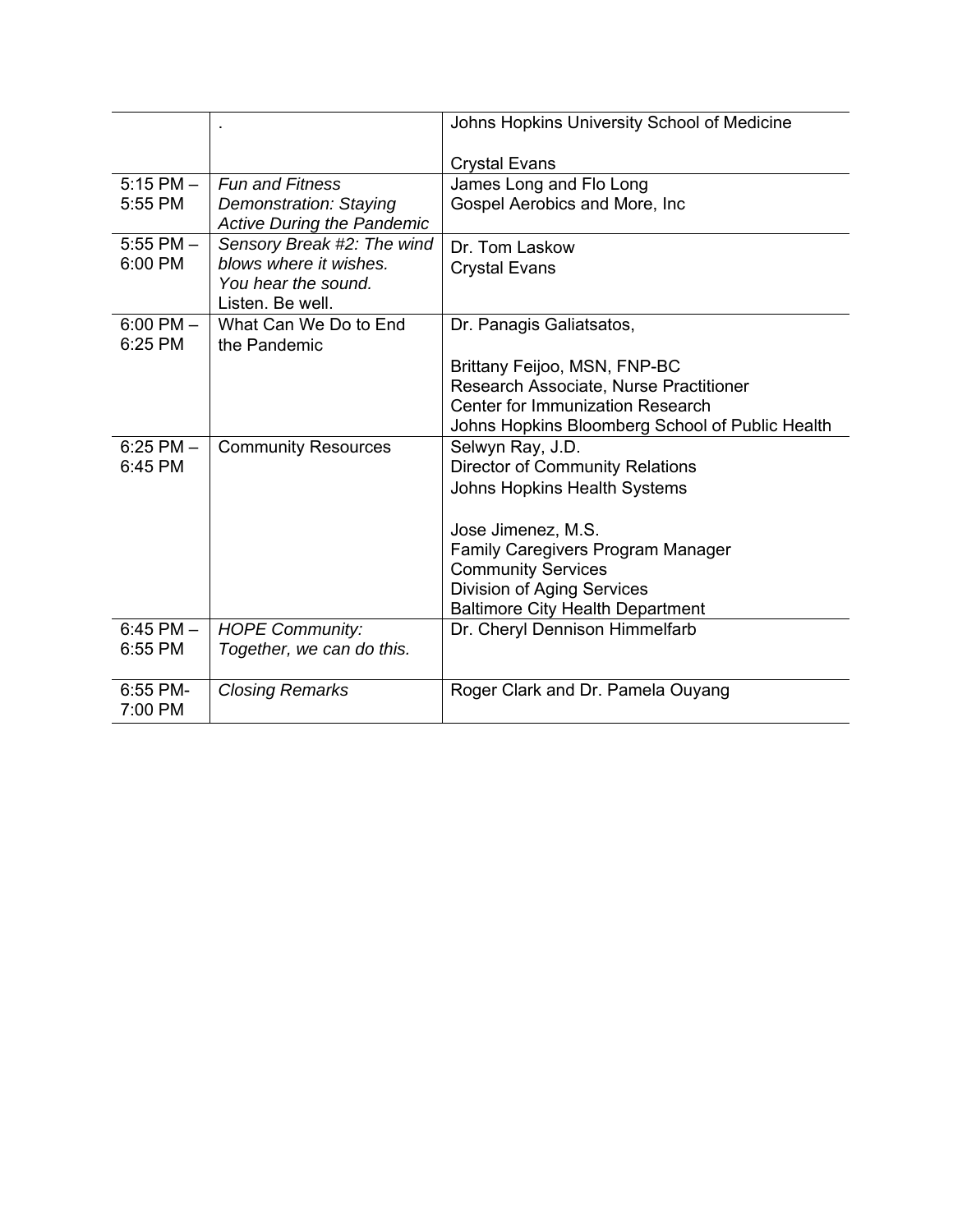

#### **Staying Strong and Authentic**  PART 2: Monday, November 8, 2021, 5 PM -7 PM **Opening Session: Virtual Main Room Hosts: Dorcas Baker and Crystal Evans**

#### **Note: The main room sessions will be recorded**

| Time                | <b>Title</b>           | Speaker                                                                                                                                                                                                                                                                                                                                                                                                                                                                                                                                                                                                                                                                                                                                                                   |
|---------------------|------------------------|---------------------------------------------------------------------------------------------------------------------------------------------------------------------------------------------------------------------------------------------------------------------------------------------------------------------------------------------------------------------------------------------------------------------------------------------------------------------------------------------------------------------------------------------------------------------------------------------------------------------------------------------------------------------------------------------------------------------------------------------------------------------------|
| 5:00 PM-<br>5:02 PM | Welcome                | Dorcas Baker, RN, BSN, ACRN, MA<br><b>Regional Coordinator</b><br>The REACH Initiative<br>MidAtlantic AIDS Education and Training Center<br>Johns Hopkins University School of Nursing<br>Crystal Evans, MS<br><b>Community Outreach Coordinator</b><br><b>Community and Collaboration Core</b><br>Johns Hopkins Institute for Clinical and Translational<br>Research                                                                                                                                                                                                                                                                                                                                                                                                     |
| 5:02 PM-<br>5:07 PM | <b>Opening Remarks</b> | Daniel Ford, MD, MPH<br>Professor of General Internal Medicine<br>Johns Hopkins University School of Medicine<br>Director, Johns Hopkins Institute for Clinical and<br><b>Translational Research</b><br>Cheryl Dennison Himmelfarb, PhD, RN<br>Vice Dean for Research<br>Sarah E. Allison Endowed Professor<br>Johns Hopkins University School of Nursing<br>Deputy Director, Johns Hopkins Institute for Clinical<br><b>Translational Research</b><br>Roger Clark, MBA<br>Account Manager, East Region Oncology, CVS<br><b>Community Co-Chair Community Research</b><br><b>Advisory Council</b><br>Pamela Ouyang, MBBS<br>Professor of Cardiology<br>Johns Hopkins University School of Medicine<br>Johns Hopkins Co-Chair<br><b>Community Research Advisory Council</b> |
| 5:07 PM-            | Sensory Break #3       | Thomas Laskow, MD                                                                                                                                                                                                                                                                                                                                                                                                                                                                                                                                                                                                                                                                                                                                                         |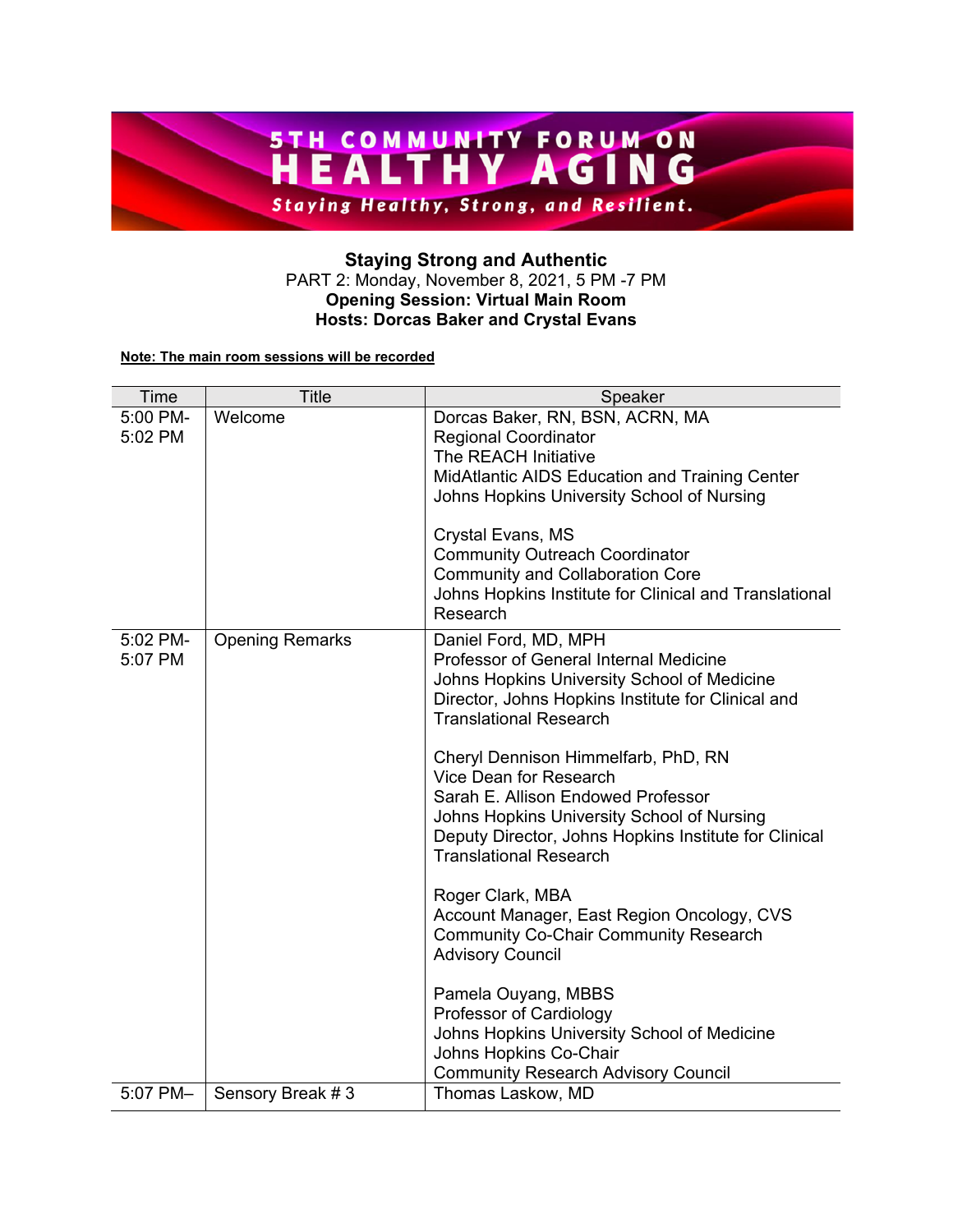| 5:12 PM             | Seeing is believing.<br>See clearly. Be positive.                                                                                | Geriatric Medicine and Gerontology Fellow<br>Johns Hopkins University School of Medicine                                                                                                                                                                                                                                                                                   |
|---------------------|----------------------------------------------------------------------------------------------------------------------------------|----------------------------------------------------------------------------------------------------------------------------------------------------------------------------------------------------------------------------------------------------------------------------------------------------------------------------------------------------------------------------|
| 5:12 PM-<br>5:45 PM | Take Charge of Your<br>Health<br>A panel of experts discuss<br>strategies to enhance health<br>and quality of life<br>as we age. | Dorcas Baker (Moderator)                                                                                                                                                                                                                                                                                                                                                   |
|                     | <b>Cardiovascular Health</b>                                                                                                     | Lena Mathews, MD, MPH<br>Assistant Professor of Cardiology<br><b>Johns Hopkins University</b><br><b>School of Medicine</b>                                                                                                                                                                                                                                                 |
|                     | Mental Health and<br>Wellness                                                                                                    | Panagis Galiatsatos, MD, MHS<br>Assistant Professor, Division of Pulmonary and<br><b>Critical Care Medicine</b><br><b>Johns Hopkins University</b><br><b>School of Medicine</b>                                                                                                                                                                                            |
|                     | <b>Preventive Health</b><br>Lifestyle                                                                                            | Tyrone Qualls, CHC, CLSC, MTS<br>Total Health Now, President & CEO<br>Certified Health Coach and Lifestyle Coach                                                                                                                                                                                                                                                           |
| 5:45 PM-<br>5:50 PM | Sensory Break #4<br><b>Tasty Treats</b>                                                                                          | Dr. Tom Laskow<br><b>Crystal Evans</b>                                                                                                                                                                                                                                                                                                                                     |
| 5:50 PM-<br>5:55 PM | <b>Breakout Session:</b><br>Introduction of Hosts<br>(in alphabetical order)                                                     | Dorcas Baker<br>Roger Clark                                                                                                                                                                                                                                                                                                                                                |
|                     |                                                                                                                                  | Man Cave Hosts:<br>Roger Clark                                                                                                                                                                                                                                                                                                                                             |
|                     |                                                                                                                                  | Andre' Turner<br>Senior Program Trainer and Coach<br>University of Maryland Social Work<br><b>Positive Schools Center</b><br><b>Mark McLaurin</b><br>Senior VP for Campaigns<br>1833 Group<br>Donald Young, Jr.<br><b>Community Engagement Specialist</b><br><b>Community and Collaboration Core</b><br>Johns Hopkins Institute for Clinical and Translational<br>Research |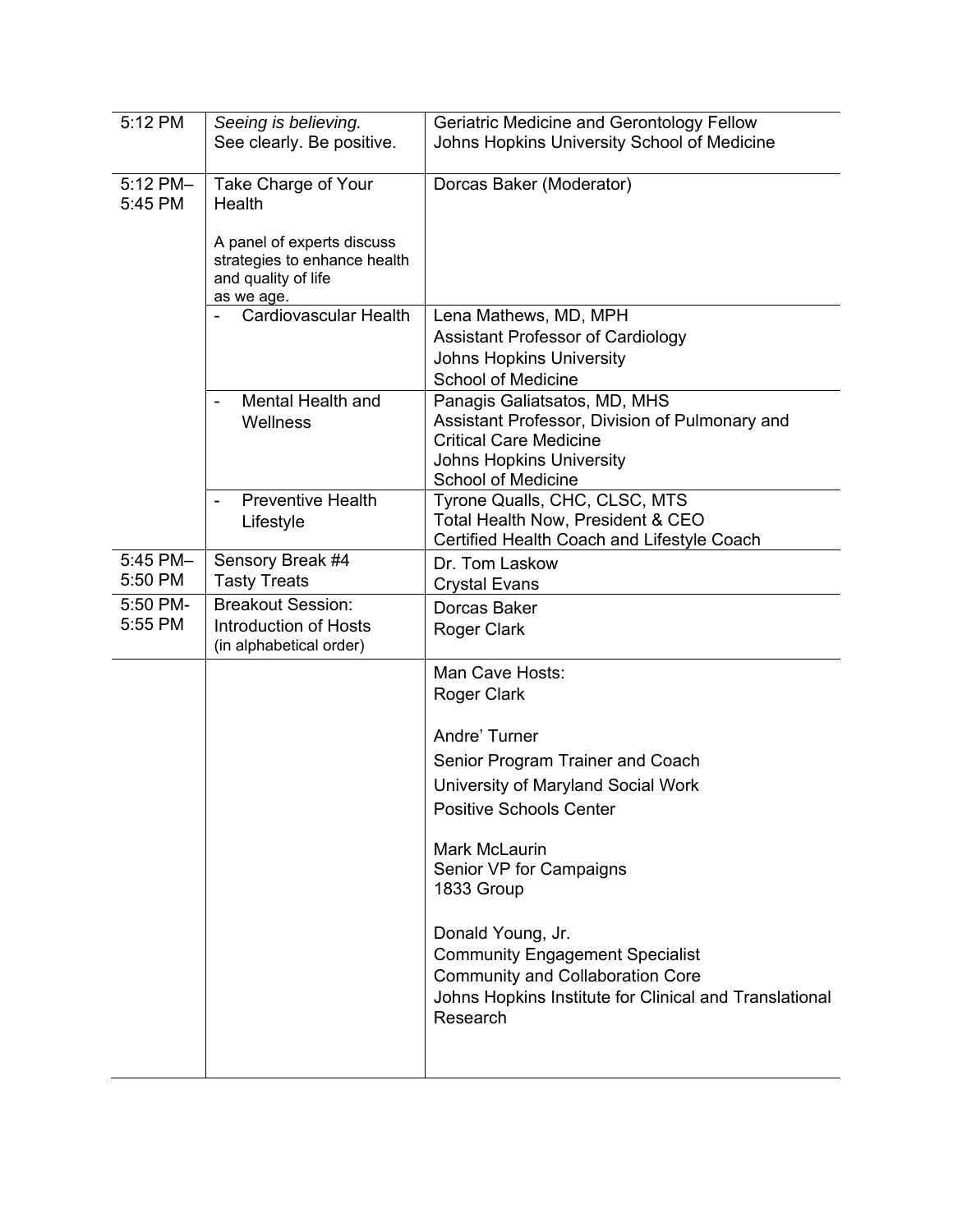|                     |                                                                                                  | Andre' Turner<br>Senior Program Trainer and Coach<br>University of Maryland Social Work<br><b>Positive Schools Center</b>                                                    |
|---------------------|--------------------------------------------------------------------------------------------------|------------------------------------------------------------------------------------------------------------------------------------------------------------------------------|
| 5:55 PM-<br>6:50 PM | <b>Breakout Sessions</b>                                                                         | Man Cave (Virtual Room 1)<br>$\qquad \qquad \blacksquare$<br>Sister Circle (Virtual Room 2)<br>$\qquad \qquad \blacksquare$<br>Club House (Virtual Room 3)<br>$\overline{a}$ |
| 6:50 PM-<br>6:55 PM | Coming together as a<br>community -<br>De-brief from Real Talk<br><b>Sessions</b><br>(Main Room) | Dorcas Baker                                                                                                                                                                 |
| 6;55 PM-<br>7:00 PM | <b>Closing Remarks</b>                                                                           | Roger Clark and Dr. Pamela Ouyang                                                                                                                                            |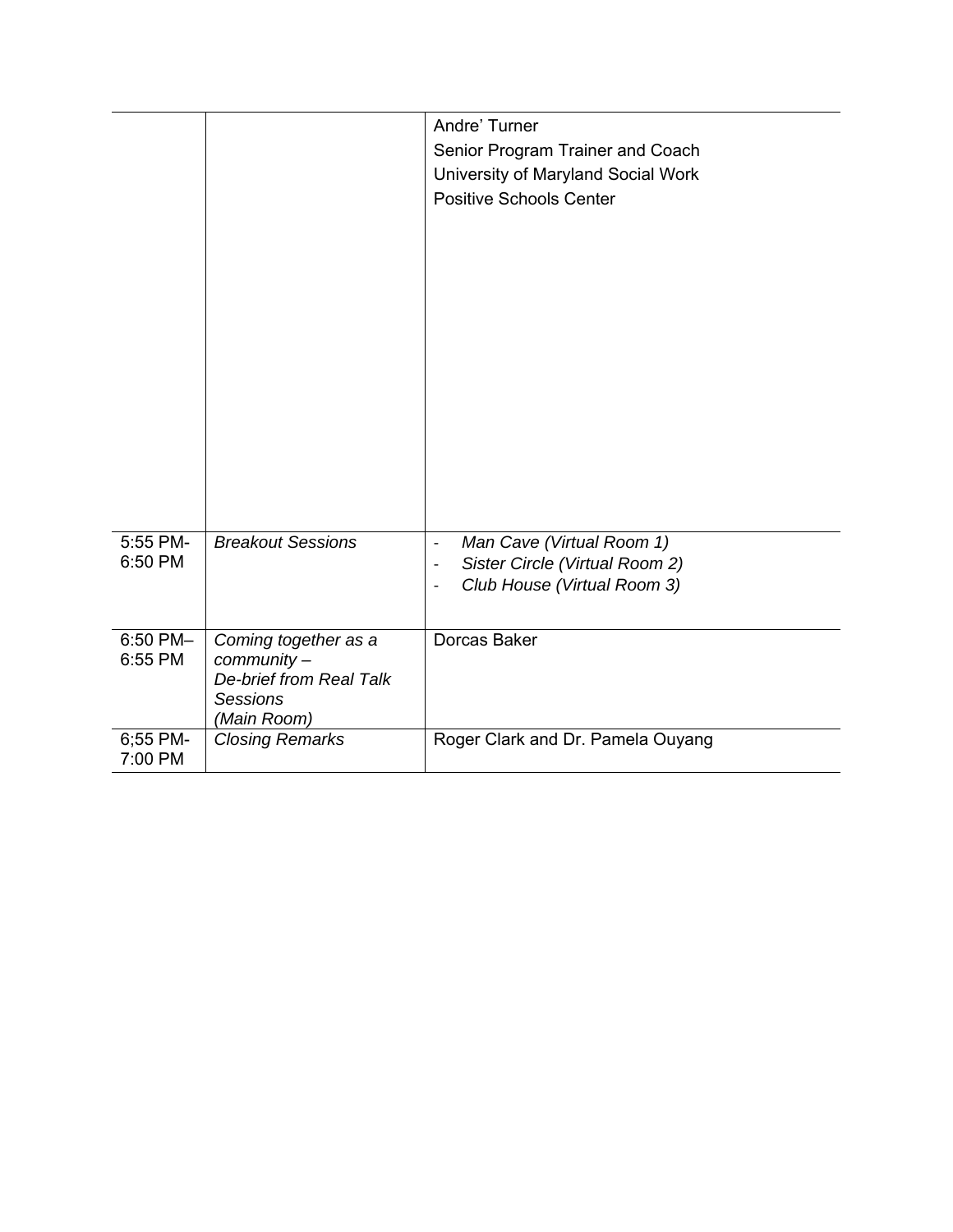# **STH COMMUNITY FORUM ON STH COMMUNITY AGING**

**Staying Healthy, Strong, and Resilient.** 

### **Staying Strong and Authentic**  PART 2: Monday, November 8, 2021, 5 PM -7 PM **Virtual Room 1: Man Cave Breakout Session**

Hosts: Roger Clark, MBA and Andre' Turner

#### **This breakout session will not be recorded.**

| <b>Time</b>       | <b>Title</b>                    | <b>Speaker</b>                                 |
|-------------------|---------------------------------|------------------------------------------------|
| 5:55 PM-          | Welcome and Introductions       | Roger Clark                                    |
| 6:00 PM           |                                 | Andre' Turner                                  |
| $6:00 \text{ PM}$ | <b>Real Talk about Prostate</b> | Otis W. Brawley, M.D, MPH                      |
| 6:10 PM           | Health                          | <b>Bloomberg Distinguished</b>                 |
|                   |                                 | Professor of Oncology and Epidemiology         |
|                   |                                 | <b>Johns Hopkins University</b>                |
|                   |                                 | <b>School of Medicine</b>                      |
| $6:10$ PM $-$     | A better life with each         | Panagis Galiatsatos, MD, MHS                   |
| 6:20 PM           | breath:                         | Assistant Professor, Division of Pulmonary and |
|                   | How lung health helps with      | <b>Critical Care Medicine</b>                  |
|                   | healthy aging                   | <b>Johns Hopkins University</b>                |
|                   |                                 | <b>School of Medicine</b>                      |
| 6:20 PM-          | Interactive Discussion          | Roger Clark                                    |
| 6:40 PM           |                                 | Andre' Turner                                  |
| $6:40$ PM-        | Final Thought:                  | Dr. Otis Brawley                               |
| 6:50 PM           |                                 | Dr. Panagis Galiatsatos                        |
| 6:50 PM-          | Coming together as a            | Dorcas Baker                                   |
| 6:55 PM           | $community -$                   |                                                |
|                   | De-brief from Real Talk         |                                                |
|                   | Sessions                        |                                                |
|                   | (Return to Main Room)           |                                                |
|                   |                                 |                                                |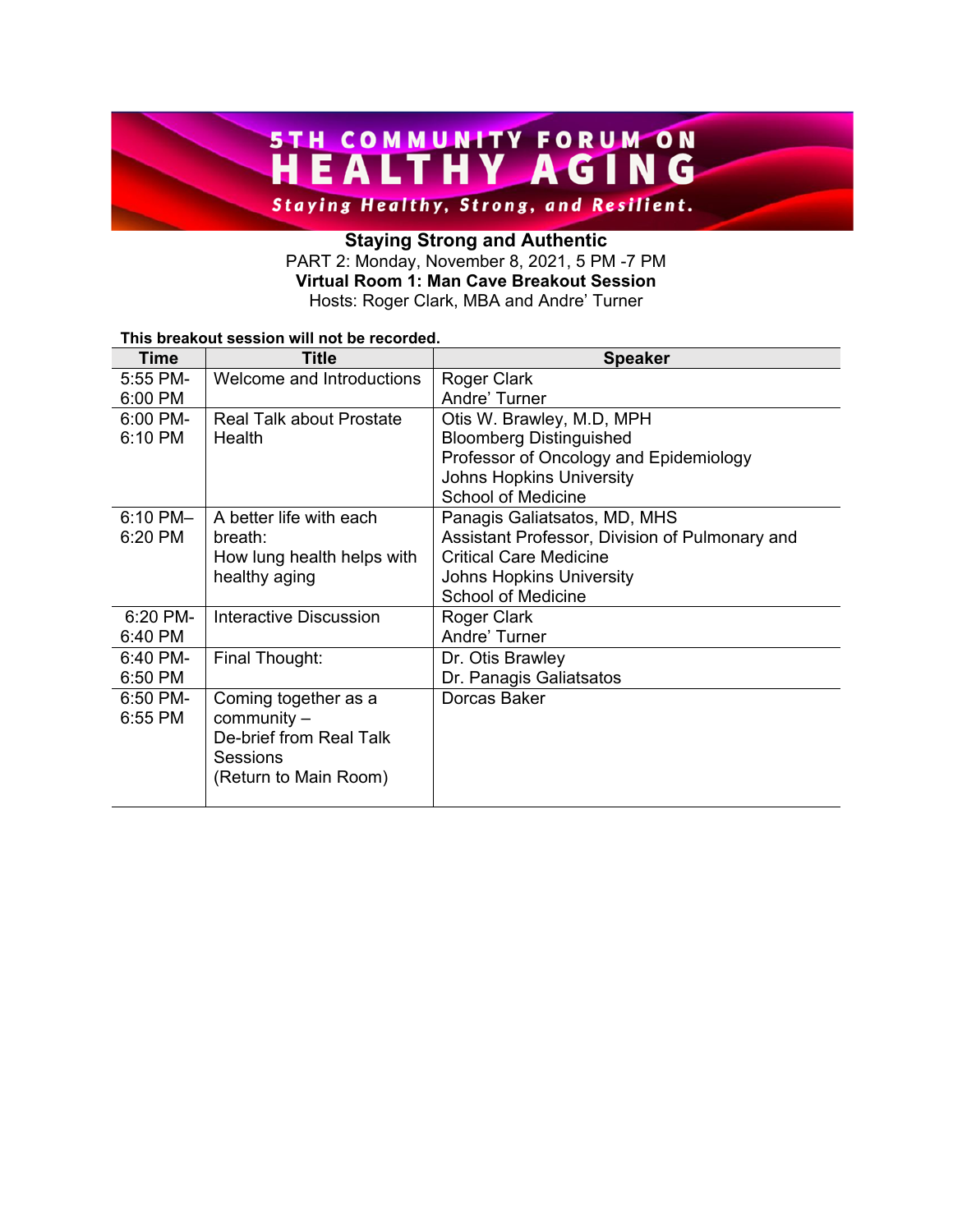## **STH COMMUNITY FORUM ON STH COMMUNITY AGING Staying Healthy, Strong, and Resilient.**

#### **Staying Strong and Authentic PART 2: Monday, November 8, 2021, 5 PM -7 PM Virtual Room 2: Sister Circle Breakout Session**  Hosts: Dorcas Baker and Crystal Evans

#### **This breakout session will not be recorded.**

| <b>Time</b>              | <b>Title</b>                   | <b>Speaker</b>                                           |
|--------------------------|--------------------------------|----------------------------------------------------------|
| $5:55$ PM $-$<br>6:00 PM | Welcome                        | Dorcas Baker and Crystal Evans                           |
| $6:00$ PM-               | <b>HERstory of Resilience:</b> | Tamika Felder                                            |
| 6:10 PM                  | <b>From Cervical Cancer</b>    | <b>CEO and Chief Visionary</b>                           |
|                          | <b>Patient to Advocate</b>     | Cervivor, Inc.                                           |
| 6:10 PM-                 | Cervical Cancer:               | Anna Beavis, MD, MPH                                     |
| 6:20 PM                  | Know the Facts                 | Assistant Professor of Gynecologic Oncology              |
|                          |                                | Johns Hopkins University School of Medicine              |
| 6:20 PM -                | More than a Flash:             | Wen Shen, MD, MPH                                        |
| 6:30 PM                  | Menopause and Vitality         | Assistant Professor of Gynecology and                    |
|                          |                                | <b>Obstetrics</b>                                        |
|                          |                                | Co-Director, Women's Wellness and Healthy                |
|                          |                                | Aging Program                                            |
|                          |                                | Director, Menopause Medicine Clinic                      |
|                          |                                | Johns Hopkins University School of Medicine              |
| $6:30$ PM $-$            | Real Health Begins with        | Jennifer Ayanna Harrison                                 |
| 6:40 PM                  | Self-Care                      | <b>Health and Wellness Coach</b>                         |
|                          |                                | <b>Community Educator</b>                                |
| $6:40$ PM $-$            | Interactive Discussion         | Ayanna Wellness Center<br>Dorcas Baker and Crystal Evans |
| 6:50 PM                  |                                |                                                          |
| $6:50$ PM $-$            | Coming together as a           | Dorcas Baker                                             |
| 6:55 PM                  | community                      |                                                          |
|                          | De-brief from Real Talk        |                                                          |
|                          | Sessions                       |                                                          |
|                          | (Return to Main Room)          |                                                          |
|                          |                                |                                                          |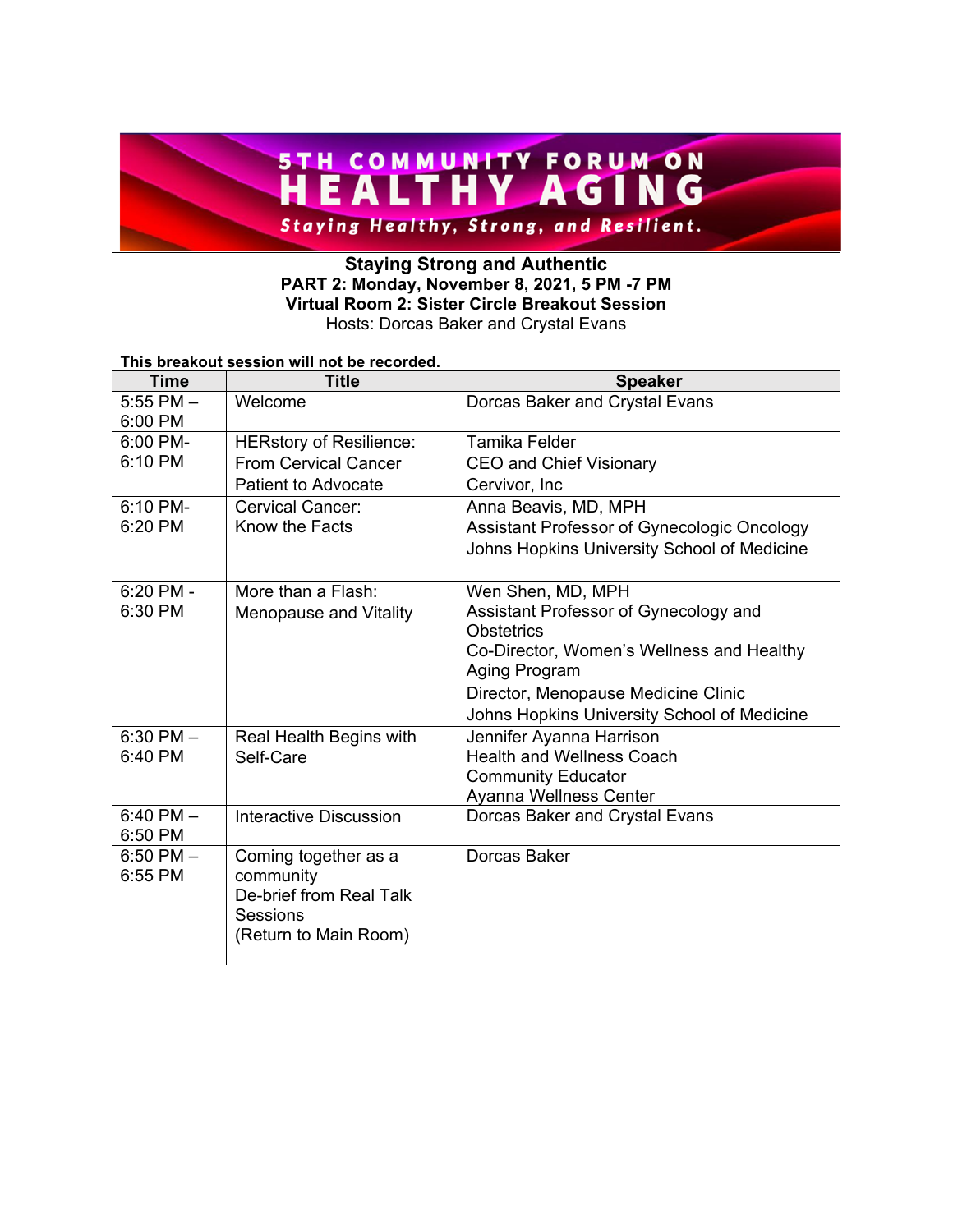# **STH COMMUNITY FORUM ON STH COMMUNITY AGING Staying Healthy, Strong, and Resilient.**

#### **Staying Strong and Authentic PART 2: Monday, November 8, 2021, 5 PM -7 PM Virtual Room 3: Club House Breakout Session**  Hosts: Mark McLaurin and Donald Young, Jr

#### **This breakout session will not be recorded.**

| Time          | <b>Title</b>                                        | Speaker                                         |
|---------------|-----------------------------------------------------|-------------------------------------------------|
| $5:55$ PM $-$ | Welcome                                             | <b>Mark McLaurin</b>                            |
| 6:00 PM       |                                                     | Senior VP for Campaigns                         |
|               |                                                     | 1833 Group                                      |
|               |                                                     | Donald Young, Jr.                               |
|               |                                                     | <b>Community Engagement Specialist</b>          |
|               |                                                     | <b>Community and Collaboration Core</b>         |
|               |                                                     | Johns Hopkins University Institute for Clinical |
|               |                                                     | and Translational Research                      |
| $6:00$ PM $-$ | Because of You: I AM                                | Paula Neira, J.D., M.S.N.,                      |
| 6:10 PM       |                                                     | <b>Clinical Program Director</b>                |
|               |                                                     | Johns Hopkins Center for                        |
|               |                                                     | <b>Transgender Health</b>                       |
|               |                                                     | Assistant Professor of Plastic and              |
|               |                                                     | <b>Reconstructive Surgery</b>                   |
|               |                                                     | <b>Johns Hopkins University</b>                 |
|               |                                                     | <b>School of Medicine</b>                       |
| 6:10 PM-      | Pushing through the                                 | Loy Stuart                                      |
| 6:20 PM       | Pandemic:                                           | <b>Tonika Custalow-Stuart</b>                   |
|               | Maintaining a Healthy<br><b>Relationship During</b> | <b>Relationship Experts</b>                     |
|               | Quarantine                                          |                                                 |
| 6:20 PM-      | Taking Off the Mask:                                | <b>Monique Carter-West</b>                      |
| 6:30 PM       | Living in Your Truth                                | Social Influencer                               |
| $6:30$ PM $-$ | <b>Body Positive and Alive</b>                      | Donald Young, Jr.                               |
| 6:40 PM       |                                                     |                                                 |
|               |                                                     | James Burrell, Jr.                              |
|               |                                                     | <b>PrEP Coordinator</b>                         |
|               |                                                     | <b>Certified Community Health Worker</b>        |
|               |                                                     | Social Work and Outreach Department             |
|               |                                                     | <b>Chase Brexton Health Care</b>                |
| $6:40$ PM $-$ | Interactive Discussion                              | Mark McLaurin, Jr.                              |
| 6:45 PM       |                                                     | Donald Young, Jr.                               |
| 6:45 PM-      | <b>Motivational Minute</b>                          | Dr. L.A. McCrae                                 |